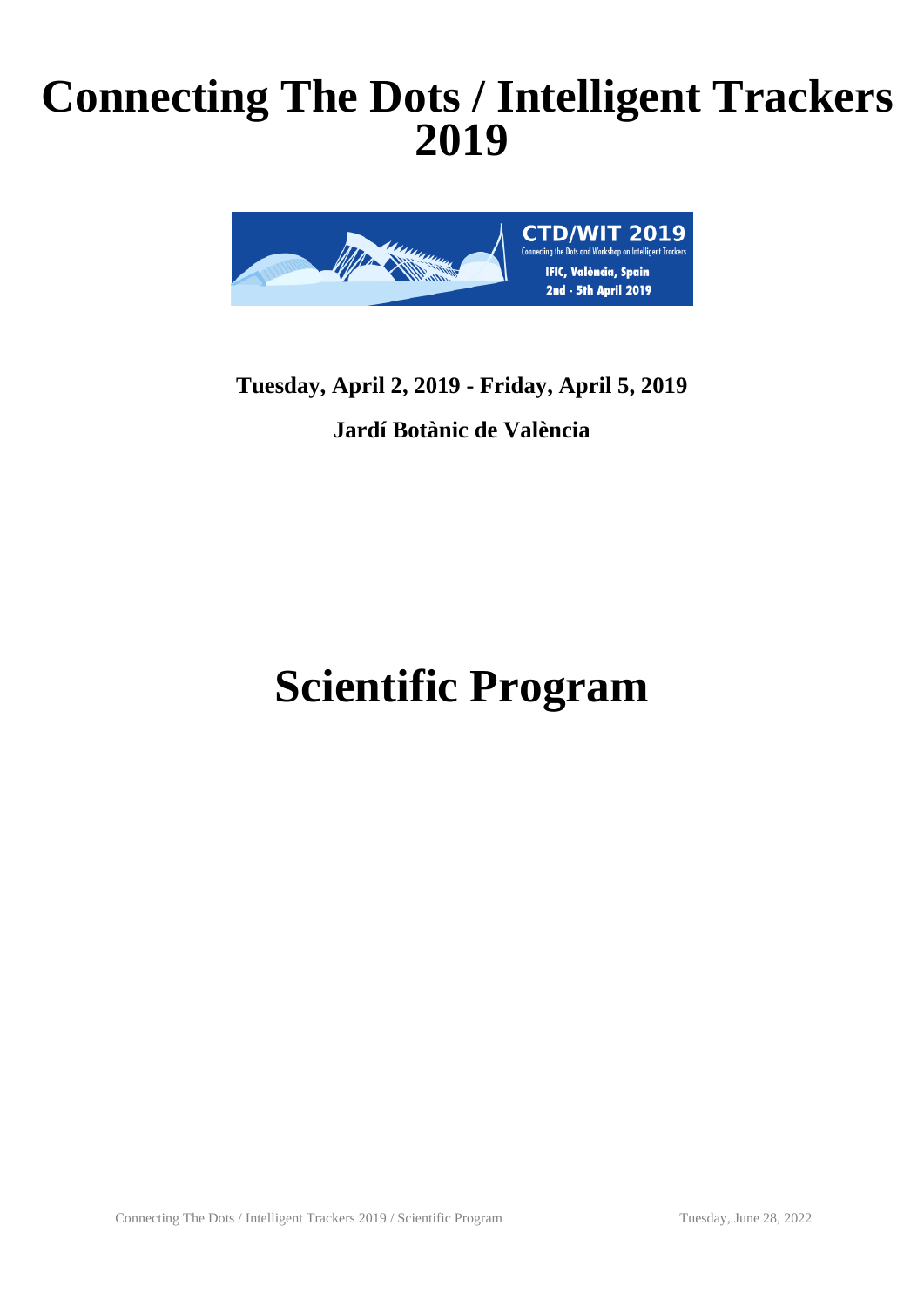## **1: Machine learning, algorithms and theoretical analysis**

Mathematical evaluation of pattern recognition problems, fitting tracks beyond classical Kalman filters, effect of noise. Machine learning applied to charged particle tracking, software and firmware implementations, exploration of neuromorphic hardware.

#### **2: Real-time pattern recognition, fast tracking and performance evaluation**

New algorithms to find tracks. Software and firmware implementation for parallel and discrete pattern recognition, e.g. Hough transform approaches, look-up tables, associative memory, etc. Timing performance for fast tracking or on-line trigger system. Examples of implemented pattern recognition problems and solutions with emphasis on new challenges and limits of scaling existing approaches.

#### **3: Advanced usage of tracks**

Advanced algorithms to build high level information from tracks, e.g. conversion, vertexing, jets, tau, flavor tagging and pile-up mitigation.

#### **4: Intelligent tracking detectors and sensors**

Detectors providing higher level primitives than space points or filtering by using local processing. Detector interconnections (wireless, either optical or Radio Frequency). Sensor development for future HEP physics experiments, addressing radiation hardness, lightweight detectors, fast detectors, monolithic sensors, etc.

#### **5: 4D tracking and vertexing using precision timing information**

The usage of precise timing information in the tracking and vertexing. Precise timing measurements.

#### **6: Architectures and techniques for fast track reconstruction**

High Performance Computing and accelerator-based computing (GPGPU's, FPGA's), vectorialization and multithreading.